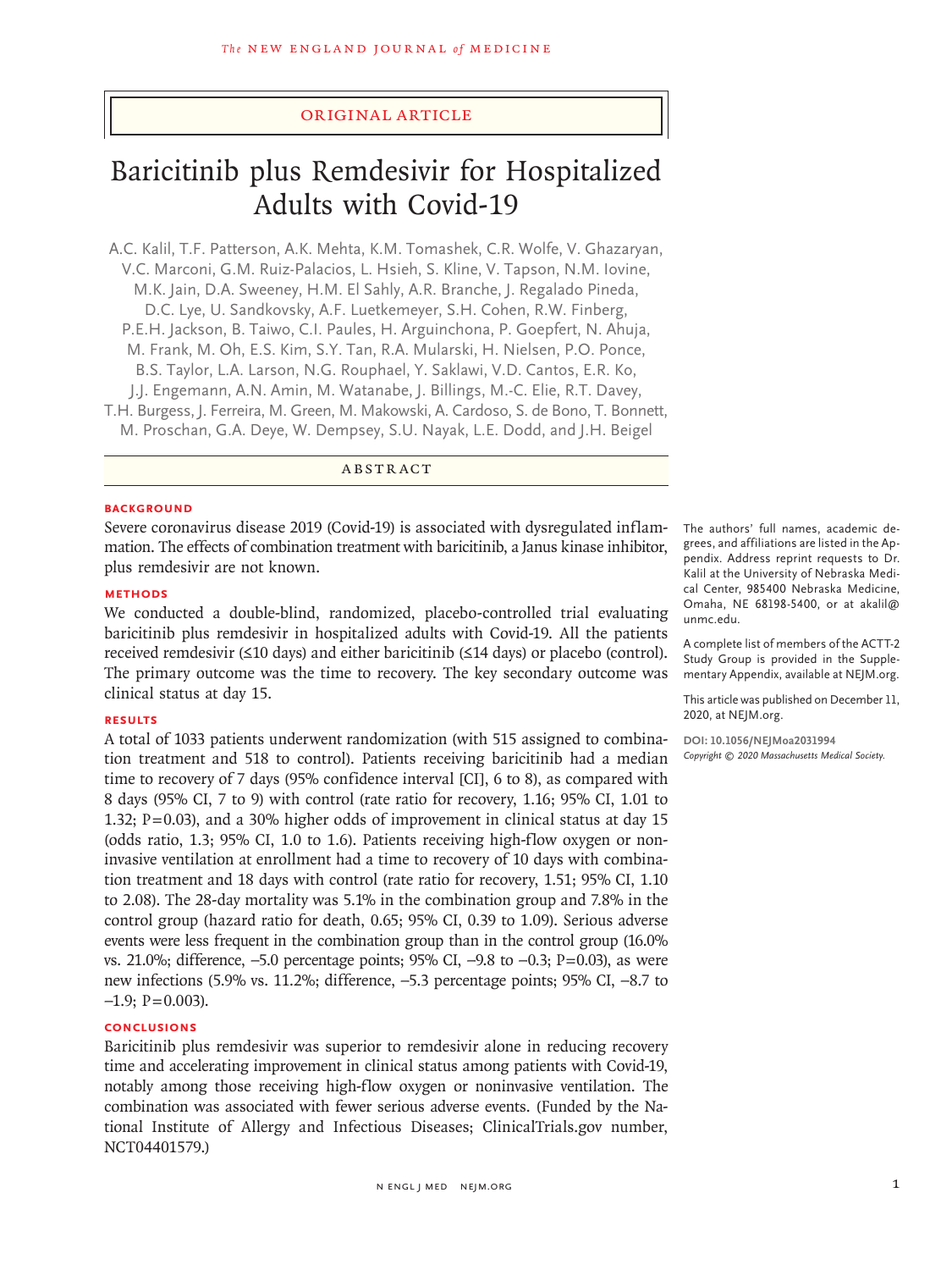I<sub>rol</sub> n May 2020, the first stage of the Adaptive Covid-19 Treatment Trial (ACTT-1), a randomized, double-blind, placebo-controlled trial, showed that remdesivir is an effective treatment for hospitalized adult patients with coronavirus disease 2019 (Covid-19) pneumonia.1 Despite the benefits of remdesivir, substantial morbidity and mortality due to Covid-19 remain. Emerging data suggest that disease severity may be due in part to a dysregulated inflammatory response.<sup>2</sup> It is postulated that mitigating the immune response and preventing a hyperinflammatory state may further improve clinical outcomes. Baricitinib, an orally administered, selective inhibitor of Janus kinase (JAK) 1 and 2, was predicted with the use of artificial intelligence algorithms to be a potential therapeutic against severe acute respiratory syndrome coronavirus 2 (SARS-CoV-2).3,4 Baricitinib inhibits the intracellular signaling pathway of cytokines known to be elevated in severe Covid-19, including interleukin-2, interleukin-6, interleukin-10, interferon-γ, and granulocyte–macrophage colony-stimulating factor; acts against SARS-CoV-2 through the impairment of AP2-associated protein kinase 1 and the prevention of SARS-CoV-2 cellular entry and infectivity; and improves lymphocyte counts in patients with Covid-19.3,5-8 In three case series of patients with Covid-19, baricitinib treatment was associated with both an improvement in oxygenation and a reduction in select inflammatory markers.<sup>9-11</sup> Randomized, controlled trials are needed to further understand the role of immunomodulation in patients with Covid-19.12 After the successful completion of ACTT-1, we designed the next iteration of ACTT (ACTT-2) to evaluate whether the combination of baricitinib plus remdesivir was superior to remdesivir alone.

#### Methods

# **Design**

The ACTT-2 protocol was designed and written by a working group of the ACTT investigators and the sponsor (the National Institute of Allergy and Infectious Diseases), with input from the manufacturer of baricitinib, Eli Lilly. Investigators and staff at participating sites gathered the data, which were then analyzed by statisticians at the statistical and data center (Emmes) and the sponsor. The authors wrote the manuscript, and, on behalf of the ACTT-2 Study Group, vouch for the accuracy and completeness of the data and for the fidelity of the trial to the protocol.

Enrollment into this double-blind, placebocontrolled trial began on May 8, 2020, and ended on July 1, 2020. There were 67 trial sites in 8 countries: the United States (55 sites), Singapore (4), South Korea (2), Mexico (2), Japan (1), Spain (1), the United Kingdom (1), and Denmark (1). Eligible patients were randomly assigned in a 1:1 ratio to receive either remdesivir and baricitinib or remdesivir and placebo. Randomization was stratified according to trial site and disease severity at enrollment (see the Supplementary Appendix, available with the full text of this article at NEJM.org). Patients received remdesivir intravenously as a 200-mg loading dose on day 1, followed by a 100-mg maintenance dose administered daily on days 2 through 10 or until hospital discharge or death. Baricitinib was administered as a 4-mg daily dose (either orally [two 2-mg tablets] or through a nasogastric tube) for 14 days or until hospital discharge. Patients with an estimated glomerular filtration rate of less than 60 ml per minute received baricitinib at a dose of 2 mg once daily. A matching oral placebo was administered according to the same schedule as the active drug. All the patients received standard supportive care at the trial site hospital. Venous thromboembolism prophylaxis was recommended for all the patients without a major contraindication. If a hospital had a written policy for Covid-19 treatments, patients could receive those treatments. In the absence of a written policy, other experimental treatment and off-label use of marketed medications intended as specific treatment for Covid-19 were prohibited. This included glucocorticoids, which were permitted only for standard indications such as adrenal insufficiency, asthma exacerbation, laryngeal edema, septic shock, and acute respiratory distress syndrome.

The trial protocol was approved by the institutional review board at each site (or a centralized institutional review board as applicable) and was overseen by an independent data and safety monitoring board. Written informed consent was obtained from each patient or from the patient's legally authorized representative if the patient was unable to provide consent. Full details of the trial design, conduct, oversight, and analyses are provided in the protocol and statistical analysis plan (available at NEJM.org).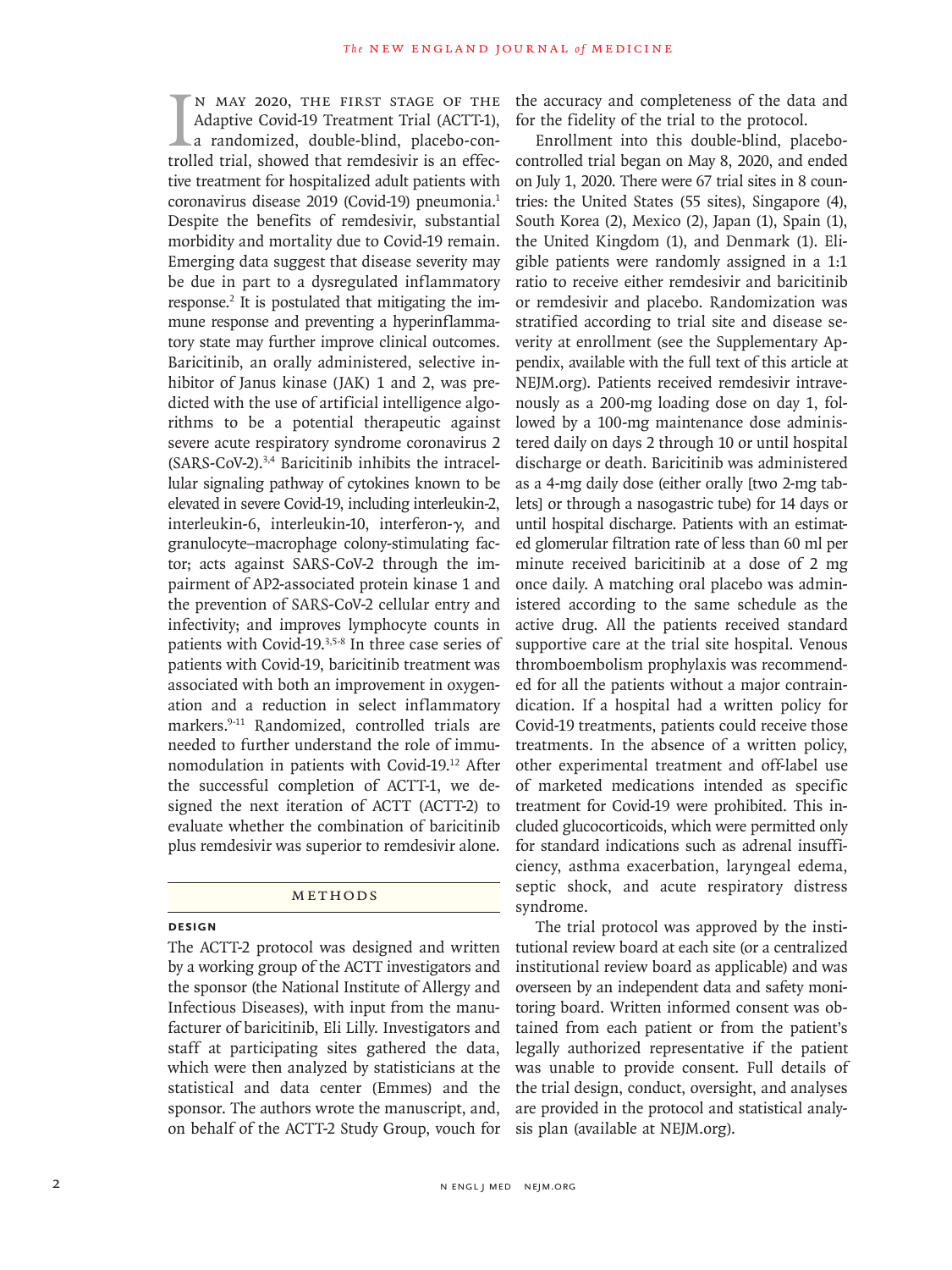# **Procedures**

All patients were evaluated daily during their hospitalization, from day 1 through day 29. (See the full description of procedures in the Supplementary Appendix.) The trial team was unaware of the trial-group assignments until after all data queries were resolved and the database was locked. The first draft of the manuscript was written by the first author, and then all the authors contributed to the subsequent versions. No one who is not an author contributed to the writing of the manuscript.

## **Outcomes and Statistical Analysis**

The primary outcome measure was the time to recovery, with the day of recovery defined as the first day, during the 28 days after enrollment, on which a patient attained category 1, 2, or 3 on the eight-category ordinal scale. The competing event of death was handled in a manner similar to the Fine–Gray competing-risk approach.<sup>13</sup> The categories are the same as those used in ACTT-11 and are listed in Table S1 in the Supplementary Appendix. The primary analysis was a stratified log-rank test of the time to recovery with remdesivir plus baricitinib as compared with remdesivir plus placebo, stratified according to baseline disease severity (i.e., score on the ordinal scale of 4 or 5 vs. 6 or 7 at enrollment).

The key secondary outcome measure was clinical status at day 15, based on the eight-category ordinal scale. Other secondary outcome measures included the time to improvement by one or two categories from the ordinal score at baseline; clinical status, as assessed on the ordinal scale at days 3, 5, 8, 11, 15, 22, and 29; mean change in the ordinal score from day 1 to days 3, 5, 8, 11, 15, 22, and 29; time to discharge or to a National Early Warning Score of 2 or less (on a scale from 0 to 20, with higher scores indicating greater clinical risk) that was maintained for 24 hours, whichever occurred first; change in the National Early Warning Score from day 1 to days 3, 5, 8, 11, 15, 22, and 29; number of days of receipt of supplemental oxygen, noninvasive ventilation or high-flow oxygen, and invasive ventilation or extracorporeal membrane oxygenation (ECMO) up to day 29 (if these were being used at baseline); the incidence and duration of new use of oxygen, new use of noninvasive ventilation or high-flow oxygen, and new use of invasive ventilation or ECMO; duration of hospitalization up to day 29 (patients who remained hospitalized at day 29 had a value of 28 days); and mortality at 14 and 28 days after enrollment. Secondary safety outcomes included grade 3 and 4 adverse events and serious adverse events that occurred through day 29, discontinuation or temporary suspension of trial-product administration for any reason, and changes in assessed laboratory values over time. There was a single primary hypothesis test. For secondary outcomes, no adjustments for multiplicity were made.

Prespecified subgroups were defined according to sex, disease severity (as defined for stratification and by an ordinal score of 4, 5, 6, and 7 at enrollment), age (18 to 39 years, 40 to 64 years, or ≥65 years), race, ethnic group, duration of symptoms before randomization (measured as ≤10 days or >10 days, in quartiles, and as the median), site location, and presence of coexisting conditions.

## **RESULTS**

# **Patients**

Of 1067 patients assessed for eligibility, 1033 underwent randomization; 515 were assigned to the combination group, and 518 to the control group (Fig. 1). The intention-to-treat population included 706 patients with moderate disease (ordinal score of 4 or 5 [not receiving ventilation]) and 327 with severe disease (ordinal score of 6 or 7 [receiving noninvasive or invasive ventilation]). Of those assigned to the combination group, 507 (98.4%) received treatment as assigned. Of those assigned to the control group, 509 (98.3%) received treatment as assigned. A total of 498 patients in the combination group and 495 in the control group completed the trial through day 29, recovered, or died. The mean age of the patients was 55.4 years, and 63.1% were male (Table 1). Overall, 48.0% of the patients were White, 15.1% were Black, 9.8% were Asian, and 1.0% were American Indian or Alaska Native; 51.4% were Hispanic or Latino (Table 1). The characteristics of the U.S. patients are shown in Table S4.

# **Primary Outcome**

Patients who received combination treatment with baricitinib plus remdesivir recovered a median of 1 day faster than patients who received remdesivir and placebo (median, 7 days vs. 8 days; rate ratio for recovery, 1.16; 95% confidence interval [CI],  $1.01$  to  $1.32$ ;  $P=0.03$  by log-rank test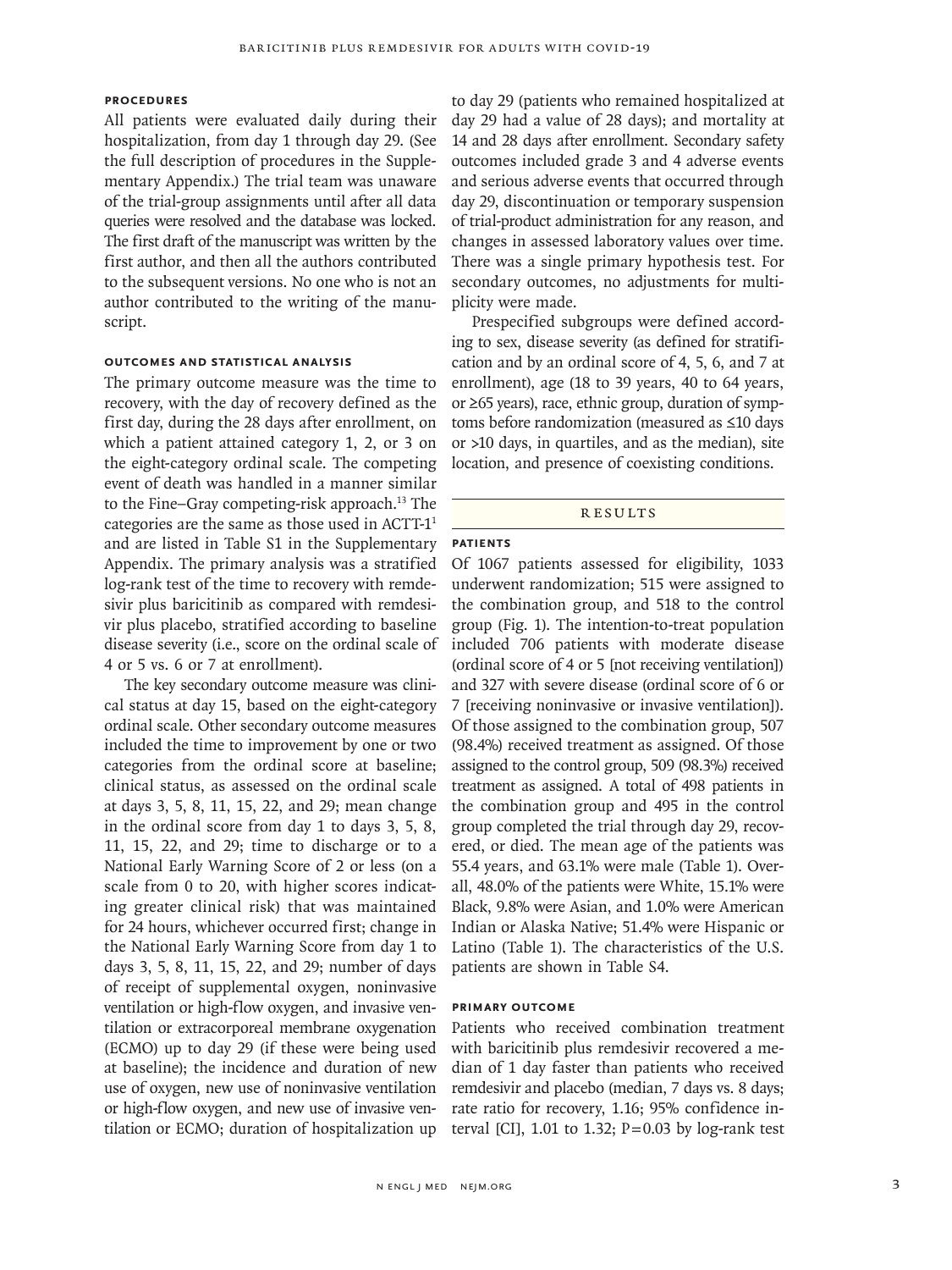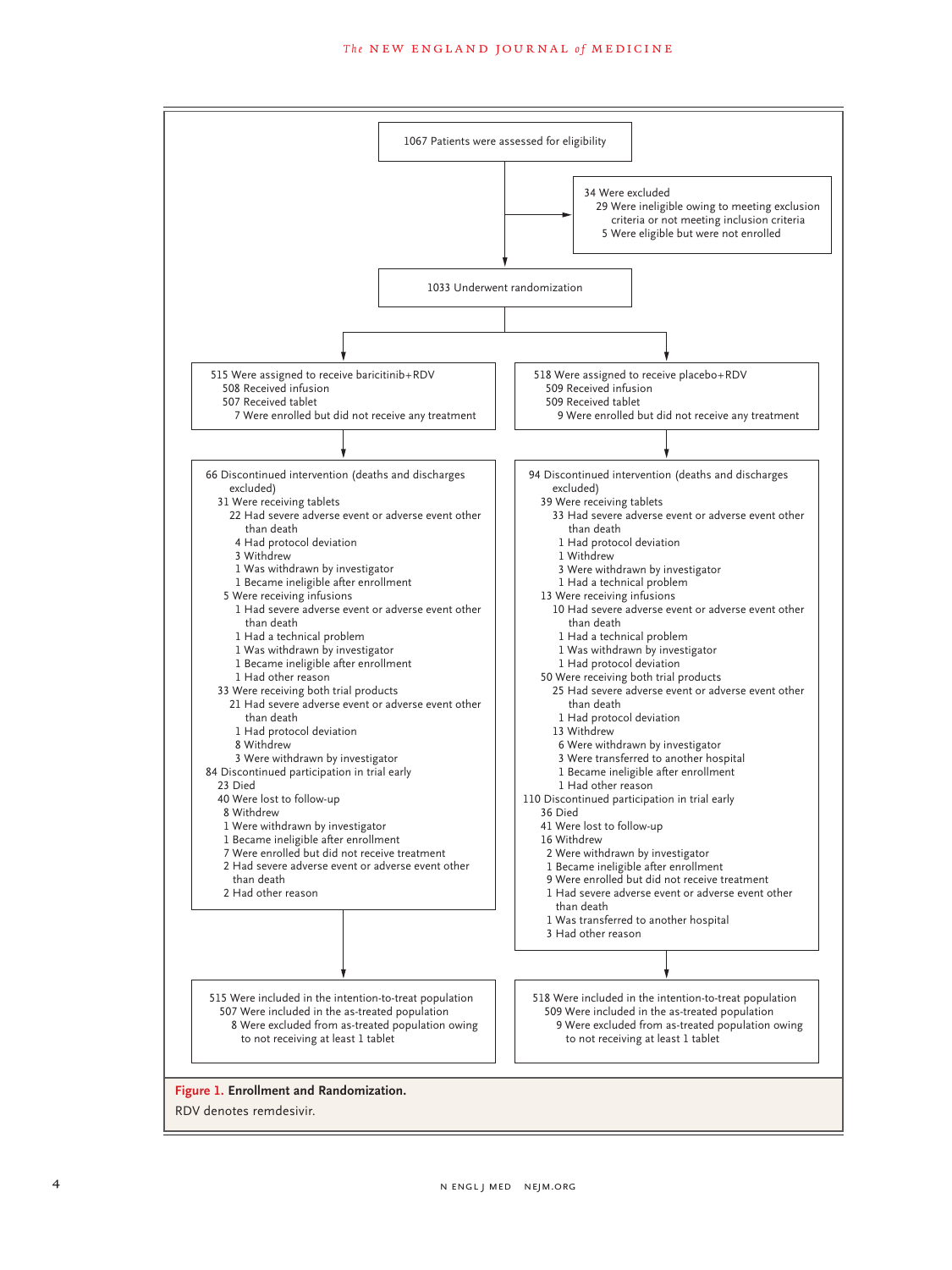| Table 1. Demographic and Clinical Characteristics of the Patients at Baseline.*                                          |                                     |                                |                            |  |  |
|--------------------------------------------------------------------------------------------------------------------------|-------------------------------------|--------------------------------|----------------------------|--|--|
| Characteristic                                                                                                           | <b>All Patients</b><br>$(N = 1033)$ | Baricitinib+RDV<br>$(N = 515)$ | Placebo+RDV<br>$(N = 518)$ |  |  |
| Age                                                                                                                      |                                     |                                |                            |  |  |
| $Mean - yr$                                                                                                              | $55.4 + 15.7$                       | $55.0 \pm 15.4$                | $55.8 \pm 16.0$            |  |  |
| Distribution - no. (%)                                                                                                   |                                     |                                |                            |  |  |
| $<$ 40 yr                                                                                                                | 173 (16.7)                          | 87 (16.9)                      | 86 (16.6)                  |  |  |
| 40-64 yr                                                                                                                 | 555 (53.7)                          | 281(54.6)                      | 274 (52.9)                 |  |  |
| $\geq 65$ yr                                                                                                             | 305 (29.5)                          | 147(28.5)                      | 158 (30.5)                 |  |  |
| $Sex - no. (%)$                                                                                                          |                                     |                                |                            |  |  |
| Female                                                                                                                   | 381 (36.9)                          | 196(38.1)                      | 185 (35.7)                 |  |  |
| Male                                                                                                                     | 652(63.1)                           | 319 (61.9)                     | 333(64.3)                  |  |  |
| Race - no. (%) <sup>+</sup>                                                                                              |                                     |                                |                            |  |  |
| Asian                                                                                                                    | 101(9.8)                            | 49 (9.5)                       | 52(10.0)                   |  |  |
| <b>Black</b>                                                                                                             | 156(15.1)                           | 77(15.0)                       | 79 (15.3)                  |  |  |
| White                                                                                                                    | 496 (48.0)                          | 251(48.7)                      | 245 (47.3)                 |  |  |
| Other or unknown                                                                                                         | 280 (27.1)                          | 138 (26.8)                     | 142 (27.4)                 |  |  |
| Ethnic group - no. (%) <sup>+</sup>                                                                                      |                                     |                                |                            |  |  |
| Hispanic or Latino                                                                                                       | 531 (51.4)                          | 263(51.1)                      | 268 (51.7)                 |  |  |
| Not Hispanic or Latino                                                                                                   | 486 (47.0)                          | 246 (47.8)                     | 240 (46.3)                 |  |  |
| Not reported or unknown                                                                                                  | 16(1.5)                             | 6(1.2)                         | 10(1.9)                    |  |  |
| Body-mass index;                                                                                                         | $32.2 \pm 8.3$                      | $32.2 + 8.2$                   | $32.3 + 8.4$               |  |  |
| Median time (IQR) from symptom onset to ran-<br>domization - days                                                        | $8(5-10)$                           | $8(5-10)$                      | $8(5-11)$                  |  |  |
| Disease severity - no. (%)                                                                                               |                                     |                                |                            |  |  |
| Moderate                                                                                                                 | 706 (68.3)                          | 358 (69.5)                     | 348 (67.2)                 |  |  |
| Severe                                                                                                                   | 327 (31.7)                          | 157(30.5)                      | 170 (32.8)                 |  |  |
| Coexisting conditions - no./total no. (%)                                                                                |                                     |                                |                            |  |  |
| None                                                                                                                     | 155/994 (15.6)                      | 64/496 (12.9)                  | 91/498 (18.3)              |  |  |
| One                                                                                                                      | 270/994 (27.2)                      | 148/496 (29.8)                 | 122/498 (24.5)             |  |  |
| Two or more                                                                                                              | 569/994 (57.2)                      | 284/496 (57.3)                 | 285/498 (57.2)             |  |  |
| Score on ordinal scale - no. (%)                                                                                         |                                     |                                |                            |  |  |
| 4. Hospitalized, not requiring supplemental<br>oxygen, requiring ongoing medical care<br>(Covid-19-related or otherwise) | 142(13.7)                           | 70 (13.6)                      | 72 (13.9)                  |  |  |
| 5. Hospitalized, requiring supplemental oxygen                                                                           | 564 (54.6)                          | 288 (55.9)                     | 276 (53.3)                 |  |  |
| 6. Hospitalized, receiving noninvasive ventila-<br>tion or high-flow oxygen devices                                      | 216 (20.9)                          | 103 (20.0)                     | 113 (21.8)                 |  |  |
| 7. Hospitalized, receiving invasive mechanical<br>ventilation or ECMO                                                    | 111(10.7)                           | 54 (10.5)                      | 57 (11.0)                  |  |  |
| Geographic region - no. (%)                                                                                              |                                     |                                |                            |  |  |
| Asia                                                                                                                     | 67(6.5)                             | 33(6.4)                        | 34 (6.6)                   |  |  |
| Europe                                                                                                                   | 13(1.3)                             | 6(1.2)                         | 7(1.4)                     |  |  |
| North America                                                                                                            | 953 (92.3)                          | 476 (92.4)                     | 477 (92.1)                 |  |  |

\* Plus–minus values are means ±SD. Percentages may not total 100 because of rounding. Covid-19 denotes coronavirus disease 2019, ECMO extracorporeal membrane oxygenation, IQR interquartile range, and RDV remdesivir.

† Race and ethnic group were reported by the patients. With respect to "other" race, the categories that were used when data on race were reported included American Indian or Alaska Native and Native Hawaiian or other Pacific Islander. ‡ The body-mass index is the weight in kilograms divided by the square of the height in meters.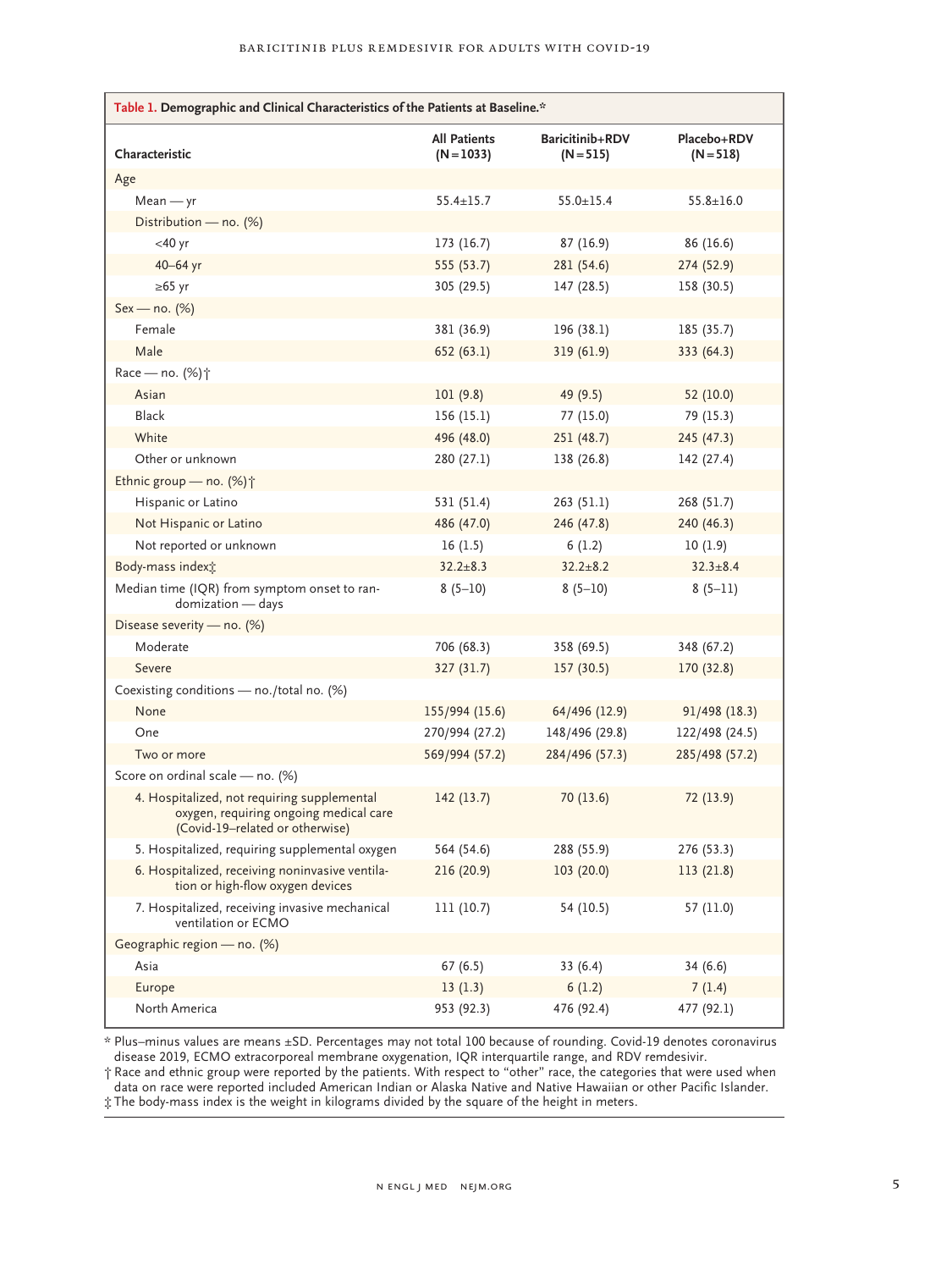

Cumulative recovery estimates are shown in the overall population (Panel A), in patients with a baseline score of 4 on the ordinal scale (not requiring oxygen; Panel B), in those with a baseline score of 5 (requiring oxygen; Panel C), in those with a baseline score of 6 (receiving high-flow oxygen or noninvasive mechanical ventilation; Panel D), and in those with a baseline score of 7 (receiving mechanical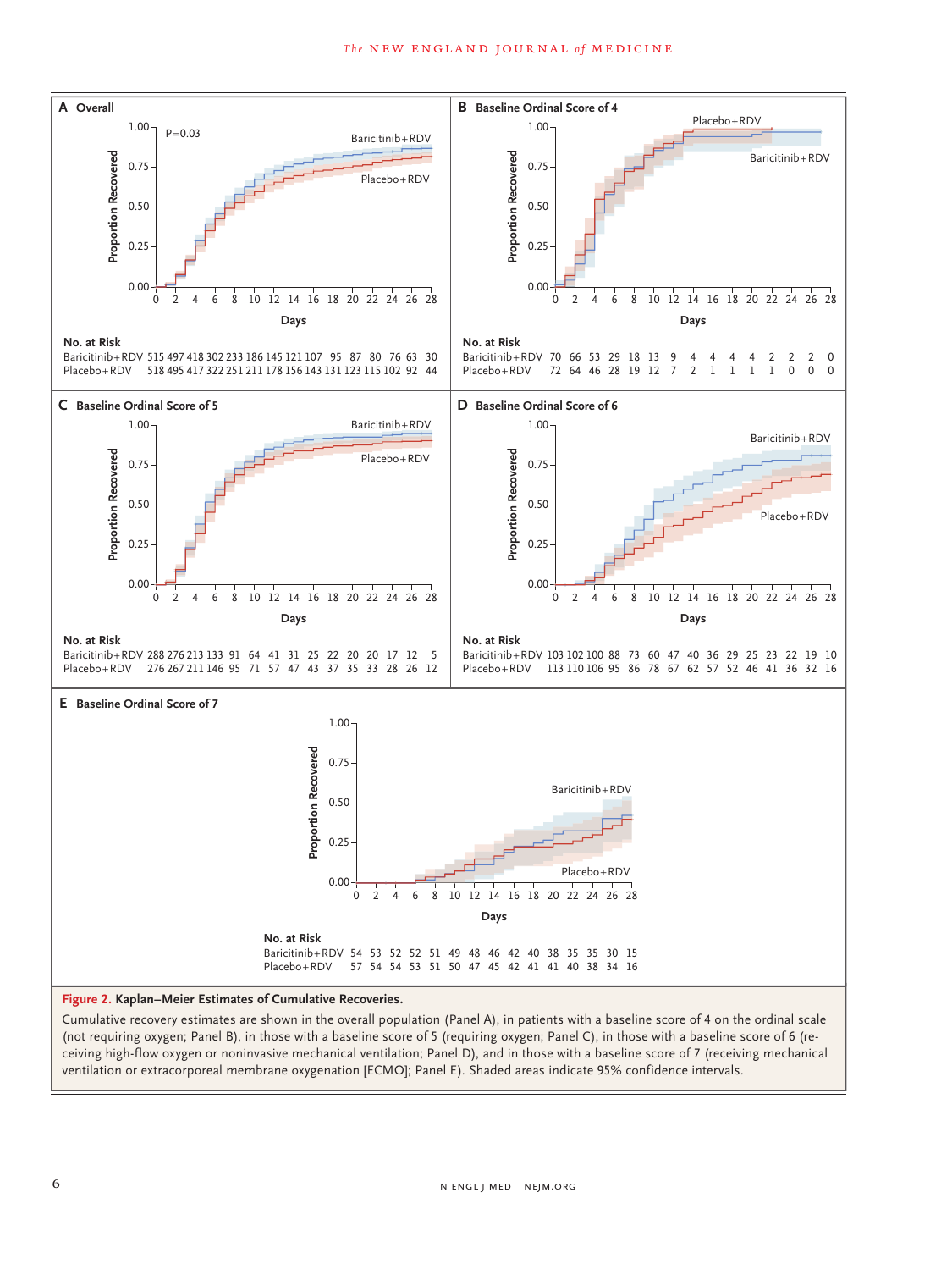stratified according to actual baseline severity) (Fig. 2 and Table 2). When analyzed according to the severity entered at the time of randomization (moderate vs. severe), the hazard ratio was 1.15 (95% CI, 1.00 to 1.31; P=0.047) (Table S6). The median time to recovery among patients receiving noninvasive ventilation or high-flow oxygen (baseline ordinal score of 6) was 10 days in the combination group and 18 days in the control group (rate ratio for recovery, 1.51; 95% CI, 1.10 to 2.08). Among patients with a baseline score of 4 (no oxygen) and 5 (supplemental oxygen), the rate ratio for recovery was 0.88 (95% CI, 0.63 to 1.23) and 1.17 (95% CI, 0.98 to 1.39), respectively. For those receiving mechanical ventilation or ECMO at enrollment (baseline ordinal score of 7), the rate ratio for recovery was 1.08 (95% CI, 0.59 to 1.97) (Table 2 and Fig. 3). The rate ratio for recovery among the 223 patients who received glucocorticoids for clinical indications during the trial was 1.06 (95% CI, 0.75 to 1.48). A sensitivity analysis with a random effect for hospital site yielded similar results (conditional random-effects estimate of rate ratio for recovery, 1.16; 95% CI, 1.01 to 1.33; restricted maximum likelihood–based random-effects estimate of variance, 0.0305) (Table S13).

# **Key Secondary Outcome**

The odds of improvement in clinical status at day 15 as assessed with the ordinal scale were greater in the combination group than in the control group (odds ratio for improvement, 1.3; 95% CI, 1.0 to 1.6). Patients with a baseline ordinal score of 6 who received combination treatment were most likely to have clinical improvement at day 15 (odds ratio, 2.2; 95% CI, 1.4 to 3.6) (Table 2 and Fig. S1).

# **Mortality**

The Kaplan–Meier estimates of mortality at day 28 after randomization were 5.1% (95% CI, 3.5 to 7.6) in the combination group and 7.8% (95% CI, 5.7 to 10.6) in the control group (hazard ratio for death, 0.65; 95% CI, 0.39 to 1.09). The greatest numerical differences in mortality between patients in the combination group and those in the control group were observed among those with a baseline ordinal score of 5 (1.9% vs. 4.7%; hazard ratio, 0.40; 95% CI, 0.14 to 1.14) or 6 (7.5% vs.

12.9%; hazard ratio, 0.55; 95% CI, 0.22 to 1.38). The Kaplan–Meier estimates of mortality at 14 days after randomization were 1.6% in the combination group and 3.0% in the control group (hazard ratio, 0.54; 95% CI, 0.23 to 1.28) (Table 2 and Fig. S2).

## **Additional Secondary Outcomes**

The median time to an improvement by one category on the ordinal scale was 6 days in the combination group and 8 days in the control group (rate ratio, 1.21; 95% CI, 1.06 to 1.39), and the median time to discharge or a National Early Warning Score of 2 or less for 24 hours was 6 days and 7 days in the respective groups (rate ratio, 1.24; 95% CI, 1.07 to 1.44) (Table 3). The incidence of new use of oxygen was lower in the combination group than in the control group (22.9% vs. 40.3%; difference, −17.4 percentage points; 95% CI, −31.6 to −2.1), as was the incidence of new use of mechanical ventilation or ECMO (10.0% vs. 15.2%; difference, −5.2 percentage points; 95% CI, −9.5 to −0.9). The median number of days of receipt of mechanical ventilation or ECMO among the 128 patients in whom these interventions were started after enrollment or who died with no observed new use was 16 days in the combination group and 27 days in the control group (difference, −11.0; 95% CI, −18.3 to −3.7). The incidence of progression to death or noninvasive or invasive ventilation was lower in the combination group than in the control group (22.5% vs. 28.4%; rate ratio, 0.77; 95% CI, 0.60 to 0.98), as was the incidence of progression to death or invasive ventilation (12.2% vs. 17.2%; rate ratio, 0.69; 95% CI, 0.50 to 0.95).

## **Safety Outcomes**

Grade 3 or 4 adverse events occurred in 207 patients (40.7%) in the combination group and 238 (46.8%) in the control group (Table S11). A total of 25 grade 3 or 4 adverse events were judged by the principal investigators to be related to combination treatment and 28 to control (Table S10). The most common grade 3 or 4 adverse events occurring in at least 5% of all patients were hyperglycemia, anemia, decreased lymphocyte count, and acute kidney injury (Table S10). The incidence of these adverse events was similar in the two treatment groups. The percentage of patients who were reported to have a serious or nonseri-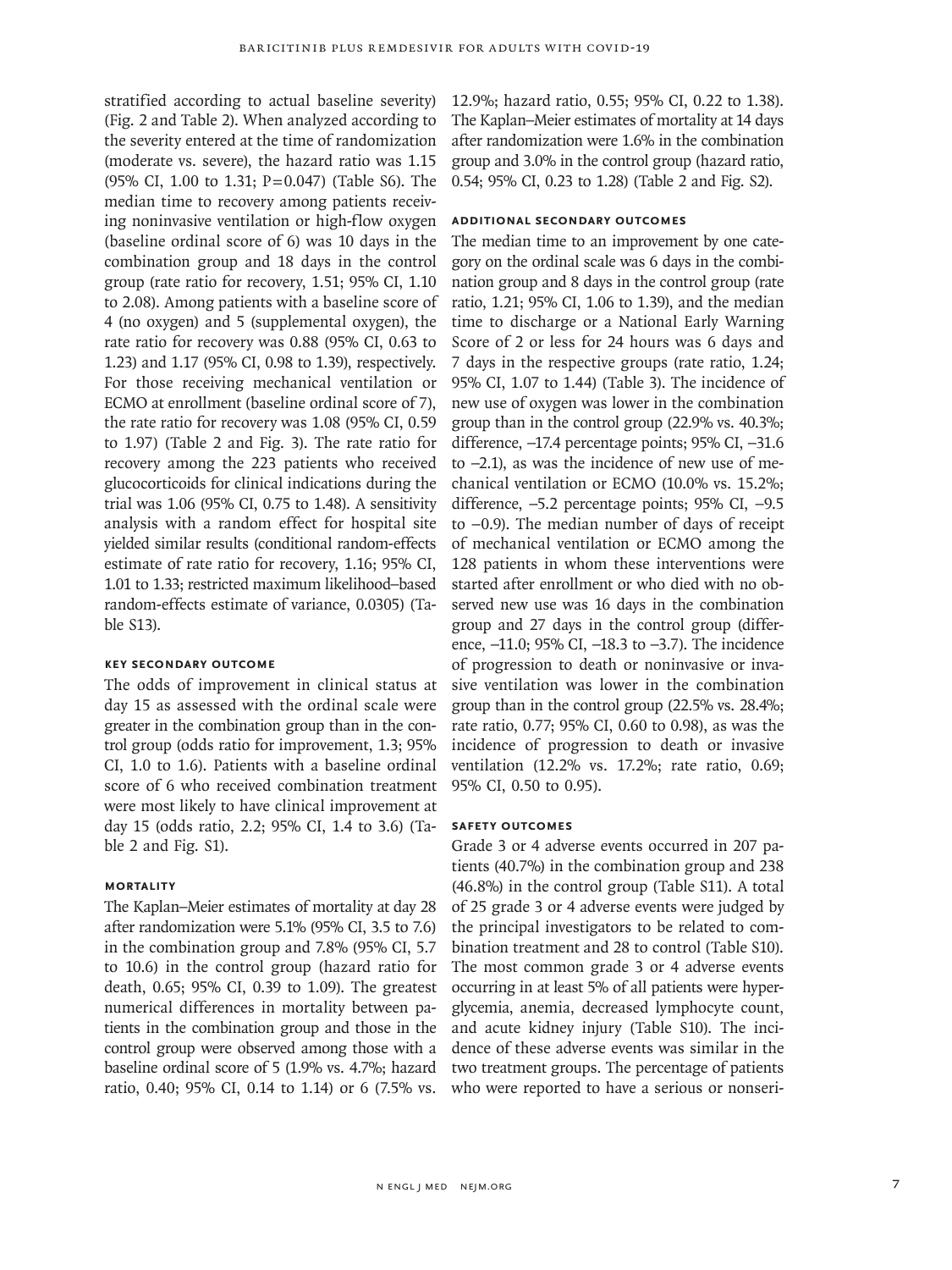| Table 2. Outcomes Overall and According to Score on the Ordinal Scale in the Intention-to-Treat Population."                                                                                    |                            |                             |                           |                       |                                   |                           |                                   |                        |                                  |                             |
|-------------------------------------------------------------------------------------------------------------------------------------------------------------------------------------------------|----------------------------|-----------------------------|---------------------------|-----------------------|-----------------------------------|---------------------------|-----------------------------------|------------------------|----------------------------------|-----------------------------|
| Outcome                                                                                                                                                                                         |                            | Overall                     |                           |                       |                                   | Ordinal Score at Baseline |                                   |                        |                                  |                             |
|                                                                                                                                                                                                 |                            |                             |                           |                       | 5                                 |                           | G                                 |                        |                                  |                             |
|                                                                                                                                                                                                 | Baricitinib<br>$(N = 515)$ | $(N = 518)$<br>Placebo      | Baricitinib<br>$(N = 70)$ | Placebo<br>$(N = 72)$ | <b>Baricitinib</b><br>$(N = 288)$ | $N = 276$<br>Placebo      | <b>Baricitinib</b><br>$(N = 103)$ | $(N = 113)$<br>Placebo | <b>Baricitinib</b><br>$(N = 54)$ | Placebo<br>$(N = 57)$       |
| Recovery                                                                                                                                                                                        |                            |                             |                           |                       |                                   |                           |                                   |                        |                                  |                             |
| No. of recoveries                                                                                                                                                                               | 433                        | 406                         | 67                        | 69                    | 262                               | 243                       | 82                                |                        | 22                               | 21                          |
| Median time to recovery (95% CI) — days                                                                                                                                                         | $(6 - 8)$                  | $(7-9)$<br>$\infty$         | $(4 - 6)$<br>5            | $(4 - 6)$<br>4        | $(5 - 6)$<br>S                    | $(5-6)$<br>$\circ$        | $(9 - 13)$<br>$\overline{a}$      | $(13 - 21)$<br>18      | $(25-NE)$<br>$\overline{z}$      | $(26-NE)$<br>$\overline{z}$ |
| Rate ratio (95% Cl) <sup>+</sup>                                                                                                                                                                |                            | $16(1.01 - 1.32[P = 0.03])$ | $0.88(0.63 - 1.23)$       |                       | 1.17 (0.98-1.39)                  |                           | $1.51(1.10 - 2.08)$               |                        | $1.08(0.59 - 1.97)$              |                             |
| Mortality over first 14 days :                                                                                                                                                                  |                            |                             |                           |                       |                                   |                           |                                   |                        |                                  |                             |
| Hazard ratio (95% Cl) for data through day 14                                                                                                                                                   |                            | $0.54(0.23 - 1.28)$         | Ψ                         |                       | $0.73(0.16 - 3.26)$               |                           | $0.21(0.02 - 1.80)$               |                        | $0.69(0.19 - 2.44)$              |                             |
| No. of deaths by day 14                                                                                                                                                                         | $\infty$                   | 15                          | $\circ$                   | $\circ$               | $\tilde{3}$                       |                           |                                   | 5                      | 4                                | $\circ$                     |
| Kaplan-Meier estimate of mortality by day<br>$14 - %$ (95% CI)                                                                                                                                  | $.8 - 3.2$<br>1.6          | $(1.8 - 5.0)$<br>3.0        | (NE-NE)<br>$\circ$        | (NE-NE)               | $(0.4 - 3.4)$<br>$\Xi$            | $(0.6 - 3.9)$             | $(0.1 - 6.7)$<br>$\overline{0}$   | $(2.0 - 10.8)$<br>4.6  | $(2.9 - 19.1)$<br>7.6            | $(5.3 - 23.5)$<br>11.3      |
| Mortality over entire trial period;                                                                                                                                                             |                            |                             |                           |                       |                                   |                           |                                   |                        |                                  |                             |
| Hazard ratio (95% CI)                                                                                                                                                                           |                            | $0.65(0.39 - 1.09)$         | $\frac{11}{2}$            |                       | $0.40(0.14-1.14)$                 |                           | $0.55(0.22 - 1.38)$               |                        | $1.00(0.45 - 2.22)$              |                             |
| No. of deaths by day 28                                                                                                                                                                         | 24                         | 37                          | 0                         |                       | $\overline{5}$                    | 12                        |                                   | $\overline{13}$        | $\overline{12}$                  | 12                          |
| Kaplan-Meier estimate of mortality by day<br>$28 - %$ (95% CI)                                                                                                                                  | $.5 - 7.6$<br>5.1          | $(5.7 - 10.6)$<br>7.8       | (NE-NE)<br>$\circ$        | (NE-NE)<br>$\circ$    | $(0.8 - 4.4)$<br>$\frac{9}{1}$    | $(2.7 - 8.1)$<br>4.7      | $(3.6 - 15.2)$<br>7.5             | $(7.7 - 21.3)$<br>12.9 | $(13.8 - 37.1)$<br>23.1          | $(13.5 - 36.4)$<br>22.6     |
| Ordinal score at day 15 $(\pm 2 \text{ days})$ - no. $(%)$                                                                                                                                      |                            |                             |                           |                       |                                   |                           |                                   |                        |                                  |                             |
|                                                                                                                                                                                                 | 177(34.4)                  | 165(31.9)                   | 33(47.1)                  | 44 (61.1)             | 114(39.6)                         | 101 (36.6)                | 27 (26.2)                         | 17 (15.0)              | 3(5.6)                           | 3(5.3)                      |
|                                                                                                                                                                                                 | 177(34.4)                  | 163(31.5)                   | 25 (35.7)                 | 20 (27.8)             | 120(41.7)                         | 115(41.7)                 | 30(29.1)                          | 24 (21.2)              | 2(3.7)                           | 4(7.0)                      |
|                                                                                                                                                                                                 | 8(1.6)                     | 3(0.6)                      | 5(7.1)                    | 2(2.8)                | 2(0.7)                            | 1(0.4)                    | $\circ$                           | $\circ$                | (6.1)1                           | $\circ$                     |
|                                                                                                                                                                                                 | 31 (6.0)                   | 18(3.5)                     | 7(10.0)                   | 6(8.3)                | 14 (4.9)                          | 7(2.5)                    | 7(6.8)                            | 3(2.7)                 | 3(5.6)                           | 2(3.5)                      |
|                                                                                                                                                                                                 | 43 (8.3)                   | 50 (9.7)                    | 0                         | $\circ$               | 18 (6.2)                          | 27(9.8)                   | 15 (14.6)                         | 20 (17.7)              | 10(18.5)                         | 3(5.3)                      |
|                                                                                                                                                                                                 | 20(3.9)                    | 19(3.7)                     |                           | 0                     | 9(3.1)                            | 1(0.4)                    | 7(6.8)                            | 16 (14.2)              | 4(7.4)                           | 2(3.5)                      |
|                                                                                                                                                                                                 | 48 (9.3)                   | 83 (16.0)                   | 0                         | 0                     | 8(2.8)                            | 19 (6.9)                  | 15 (14.6)                         | 28 (24.8)              | 25 (46.3)                        | 36 (63.2)                   |
|                                                                                                                                                                                                 | (2.1)                      | 17(3.3)                     |                           | $\circ$               | 3(1.0)                            | 5(1.8)                    | 2(1.9)                            | 5(4.4)                 | 6(11.1)                          | 7(12.3)                     |
| Odds ratio (95% CI)                                                                                                                                                                             |                            | $1.3(1.0-1.6)$              | $0.6(0.3 - 1.1)$          |                       | $1.2(0.9 - 1.6)$                  |                           | $2.2(1.4-3.6)$                    |                        | $1.7(0.8-3.4)$                   |                             |
| Patients in both groups received RDV in addition to either baricitinib or placebo. Neither the P value nor any confidence intervals have not been adjusted for multiple comparisons.<br>:اممسیت | $\sim$ NIE de              |                             |                           |                       |                                   |                           |                                   |                        |                                  |                             |

Percentages may not total 100 because of rounding. NE denotes not possible to estimate.

†

‡

§

(Covid-19–related or other medical conditions); 5, hospitalized, requiring any supplemental oxygen; 6, hospitalized, receiving noninvasive ventilation or use of high-flow oxygen devices; 7, hospitalized, receiving invasive mechanical ventilation or ECMO; and 8, death. Five deaths (three in patients receiving baricitinib plus RDV and two in patients receiving placebo plus 7, hospitalized, receiving invasive mechanical ventilation or ECMO; and 8, death. Five deaths (three in patients receiving baricitinib plus RDV and two in patients receiving placebo plus The ordinal score at day 15 (±2-day visit window) is the patient's worst score on the ordinal scale during the previous day. Scores on the ordinal scale are as follows: 1, not hospital-<br>ized, no limitations of activities; (Covid-19-related or other medical conditions); 5, hospitalized, requiring any supplemental oxygen; 6, hospitalized, receiving noninvasive ventilation or use of high-flow oxygen devices; Percentages may not total 100 because of rounding. NE denotes not possible to estimate.<br>Rate ratios for recovery and hazard ratios were calculated from the stratified Cox model. The P value for the primary outcome was calc ized, no limitations of activities; 2, not hospitalized, limitation of activities, home oxygen requirement, or both; 3, hospitalized, not requiring supplemental oxygen and no longer requir- $\dot{r}$  Rate ratios for recovery and hazard ratios were calculated from the stratified Cox model. The P value for the primary outcome was calculated with the stratified log-rank test (overall model stratified according to actual disease severity). Rate ratios for recovery greater than 1 indicate a benefit with baricitinib plus RDV; hazard ratios less than 1 indicate a benefit with baricitinib plus RDV. RDV) occurred within the day 15 visit window but after 14 days — these deaths are included in the outcome of the ordinal score at day 15 but not in the outcome of mortality over the RDV) occurred within the day 15 visit window but after 14 days — these deaths are included in the outcome of the ordinal score at day 15 but not in the outcome of mortality over the fied according to actual disease severity). Rate ratios for recovery greater than 1 indicate a benefit with baricitinib plus RDV; hazard ratios less than 1 indicate a benefit with baricitinib plus RDV. first 14 days. Odds ratios were calculated with the use of a proportional odds model (overall model adjusted for actual disease severity). Odds ratios greater than 1 indicate a benefit first 14 days. Odds ratios were calculated with the use of a proportional odds model (overall model adjusted for actual disease severity). Odds ratios greater than 1 indicate a benefit ing ongoing medical care (used if hospitalization was extended for infection-control reasons); 4, hospitalized, not requiring supplemental oxygen but requiring ongoing medical care ing ongoing medical care (used if hospitalization was extended for infection-control reasons); 4, hospitalized, not requiring supplemental oxygen but requiring ongoing medical care  $\int$  The ordinal score at day 15 (±2-day visit window) is the patient's worst score on the ordinal gala  $\bar{b}$  are as follows: 1, not hospital- Mortality over the first 14 days includes data from all patients who were still alive through 14 days after enrollment, with data censored on day 14, as if 14 days was the maximum Mortality over the first 14 days includes data from all patients who were still alive through 14 days after enrollment, with data censored on day 14, as if 14 days was the maximum follow-up time. Mortality over the entire trial period uses the totality of the trial data and censors data from patients who completed follow-up alive at 28 days after enrollment. follow-up time. Mortality over the entire trial period uses the totality of the trial data and censors data from patients who completed follow-up alive at 28 days after enrollment. with baricitinib plus RDV. with baricitinib plus RDV.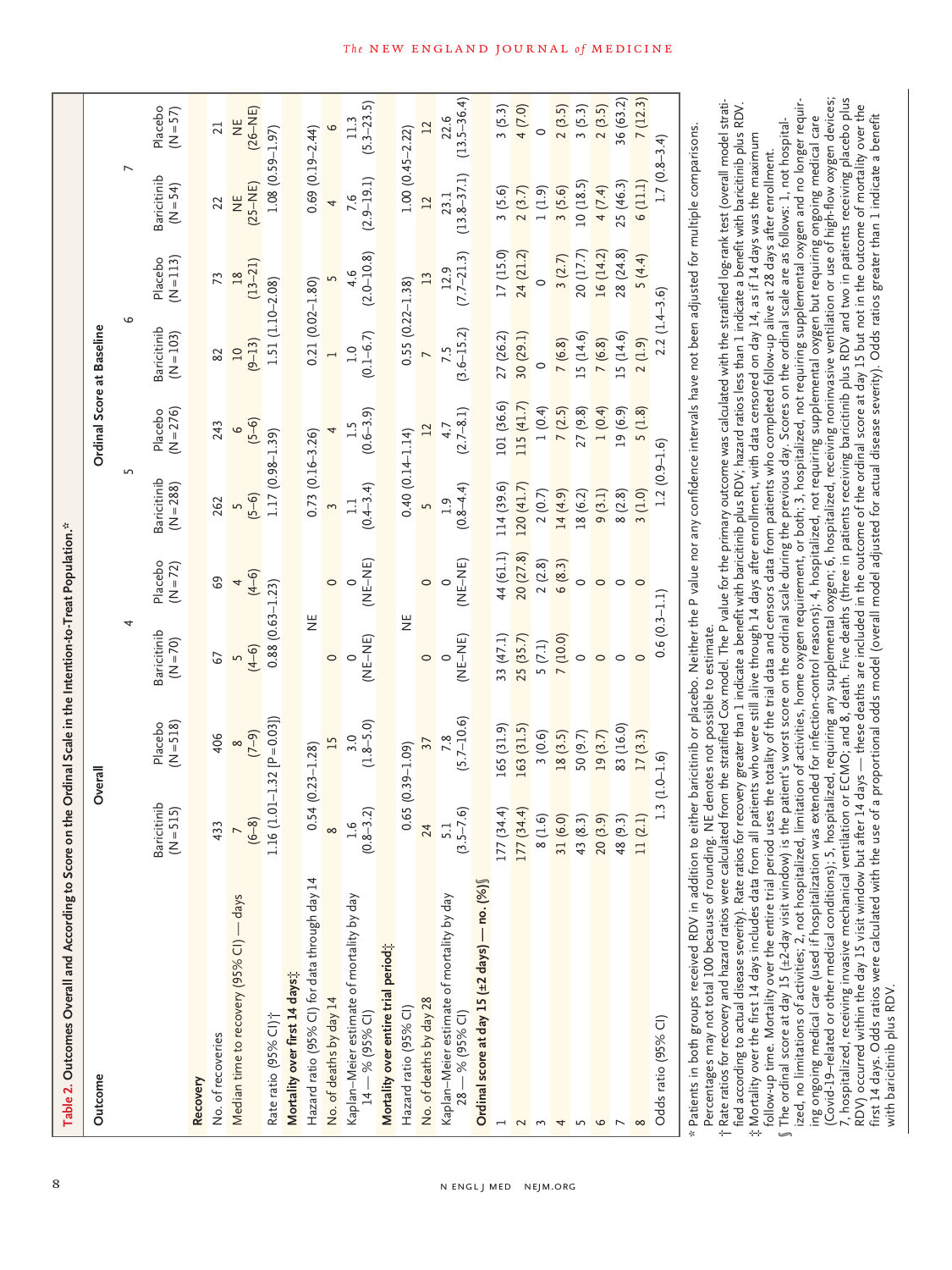| Overall<br>1033<br>Geographic region<br>North America<br>953<br>13<br>Europe<br>67<br>Asia<br>Race<br>White<br>496<br>Black<br>156<br>Asian<br>101<br>Other or unknown<br>280<br>Ethnic group<br>Hispanic or Latino<br>531<br>Not Hispanic or Latino<br>486<br>Age<br>18 to $<$ 40 yr<br>173<br>555<br>40 to $<$ 65 yr<br>$\geq 65$ yr<br>305<br>Sex<br>652<br>Male<br>Female<br>381<br>Duration of symptoms<br>$\leq$ 10 days<br>764<br>$>10$ days<br>253<br>Disease severity (actual)<br>Moderate<br>706<br>Severe<br>327<br>Ordinal score at baseline<br>142<br>4<br>5<br>564 |                |                   | $1.16(1.01-1.32)$<br>$1.17(1.02 - 1.35)$<br>$0.67(0.21 - 2.18)$<br>$1.15(0.70 - 1.91)$<br>$1.13(0.93 - 1.37)$<br>$1.06(0.75 - 1.50)$<br>$1.11(0.73 - 1.68)$<br>$1.34(1.03 - 1.74)$<br>$1.08(0.89 - 1.31)$<br>$1.31(1.08-1.60)$ |
|----------------------------------------------------------------------------------------------------------------------------------------------------------------------------------------------------------------------------------------------------------------------------------------------------------------------------------------------------------------------------------------------------------------------------------------------------------------------------------------------------------------------------------------------------------------------------------|----------------|-------------------|--------------------------------------------------------------------------------------------------------------------------------------------------------------------------------------------------------------------------------|
|                                                                                                                                                                                                                                                                                                                                                                                                                                                                                                                                                                                  |                |                   |                                                                                                                                                                                                                                |
|                                                                                                                                                                                                                                                                                                                                                                                                                                                                                                                                                                                  |                |                   |                                                                                                                                                                                                                                |
|                                                                                                                                                                                                                                                                                                                                                                                                                                                                                                                                                                                  |                |                   |                                                                                                                                                                                                                                |
|                                                                                                                                                                                                                                                                                                                                                                                                                                                                                                                                                                                  |                |                   |                                                                                                                                                                                                                                |
|                                                                                                                                                                                                                                                                                                                                                                                                                                                                                                                                                                                  |                |                   |                                                                                                                                                                                                                                |
|                                                                                                                                                                                                                                                                                                                                                                                                                                                                                                                                                                                  |                |                   |                                                                                                                                                                                                                                |
|                                                                                                                                                                                                                                                                                                                                                                                                                                                                                                                                                                                  |                |                   |                                                                                                                                                                                                                                |
|                                                                                                                                                                                                                                                                                                                                                                                                                                                                                                                                                                                  |                |                   |                                                                                                                                                                                                                                |
|                                                                                                                                                                                                                                                                                                                                                                                                                                                                                                                                                                                  |                |                   |                                                                                                                                                                                                                                |
|                                                                                                                                                                                                                                                                                                                                                                                                                                                                                                                                                                                  |                |                   |                                                                                                                                                                                                                                |
|                                                                                                                                                                                                                                                                                                                                                                                                                                                                                                                                                                                  |                |                   |                                                                                                                                                                                                                                |
|                                                                                                                                                                                                                                                                                                                                                                                                                                                                                                                                                                                  |                |                   |                                                                                                                                                                                                                                |
|                                                                                                                                                                                                                                                                                                                                                                                                                                                                                                                                                                                  |                |                   |                                                                                                                                                                                                                                |
|                                                                                                                                                                                                                                                                                                                                                                                                                                                                                                                                                                                  |                |                   |                                                                                                                                                                                                                                |
|                                                                                                                                                                                                                                                                                                                                                                                                                                                                                                                                                                                  |                |                   | $1.01(0.74 - 1.38)$                                                                                                                                                                                                            |
|                                                                                                                                                                                                                                                                                                                                                                                                                                                                                                                                                                                  |                |                   | $1.24(1.03 - 1.49)$                                                                                                                                                                                                            |
|                                                                                                                                                                                                                                                                                                                                                                                                                                                                                                                                                                                  |                |                   | $1.13(0.86 - 1.47)$                                                                                                                                                                                                            |
|                                                                                                                                                                                                                                                                                                                                                                                                                                                                                                                                                                                  |                |                   |                                                                                                                                                                                                                                |
|                                                                                                                                                                                                                                                                                                                                                                                                                                                                                                                                                                                  |                |                   | $1.23(1.04-1.46)$                                                                                                                                                                                                              |
|                                                                                                                                                                                                                                                                                                                                                                                                                                                                                                                                                                                  |                |                   | $1.06(0.85 - 1.32)$                                                                                                                                                                                                            |
|                                                                                                                                                                                                                                                                                                                                                                                                                                                                                                                                                                                  |                |                   |                                                                                                                                                                                                                                |
|                                                                                                                                                                                                                                                                                                                                                                                                                                                                                                                                                                                  |                |                   | $1.13(0.97 - 1.32)$                                                                                                                                                                                                            |
|                                                                                                                                                                                                                                                                                                                                                                                                                                                                                                                                                                                  |                |                   | $1.27(0.97 - 1.67)$                                                                                                                                                                                                            |
|                                                                                                                                                                                                                                                                                                                                                                                                                                                                                                                                                                                  |                |                   |                                                                                                                                                                                                                                |
|                                                                                                                                                                                                                                                                                                                                                                                                                                                                                                                                                                                  |                |                   | $1.11(0.95 - 1.30)$                                                                                                                                                                                                            |
|                                                                                                                                                                                                                                                                                                                                                                                                                                                                                                                                                                                  |                |                   | $1.32(1.00-1.75)$                                                                                                                                                                                                              |
|                                                                                                                                                                                                                                                                                                                                                                                                                                                                                                                                                                                  |                |                   |                                                                                                                                                                                                                                |
|                                                                                                                                                                                                                                                                                                                                                                                                                                                                                                                                                                                  |                |                   | $0.88(0.63 - 1.23)$                                                                                                                                                                                                            |
|                                                                                                                                                                                                                                                                                                                                                                                                                                                                                                                                                                                  |                |                   | $1.17(0.98 - 1.39)$                                                                                                                                                                                                            |
| 6<br>216                                                                                                                                                                                                                                                                                                                                                                                                                                                                                                                                                                         |                |                   | $1.51(1.10-2.08)$                                                                                                                                                                                                              |
| 7<br>111                                                                                                                                                                                                                                                                                                                                                                                                                                                                                                                                                                         |                |                   | $1.08(0.59 - 1.97)$                                                                                                                                                                                                            |
|                                                                                                                                                                                                                                                                                                                                                                                                                                                                                                                                                                                  |                |                   | 3.0<br>4.0 5.0                                                                                                                                                                                                                 |
|                                                                                                                                                                                                                                                                                                                                                                                                                                                                                                                                                                                  | 0.20 0.25 0.33 | 0.5<br>1.0<br>2.0 |                                                                                                                                                                                                                                |

The widths of the confidence intervals have not been adjusted for multiplicity and therefore cannot be used to infer treatment effects. Race and ethnic group were reported by the patients. With respect to "other" race, the categories that were used when data on race were reported included American Indian or Alaska Native and Native Hawaiian or other Pacific Islander.

was similar in the combination group and the control group (21 patients [4.1%] and 16 patients [3.1%], respectively; difference, 1.0 percentage points; 95% CI, -1.3 to 3.3).

Serious adverse events occurred in 81 patients (16.0%) in the combination group, and six of these events were thought to be related to the trial product (Table S7). Serious adverse events occurred in 107 patients (21.0%) in the control group, and five of these events were thought to be related to the trial product. The between-group difference was −5.0 percentage points (95% CI, −9.8 to −0.3; P=0.03). The incidences of all serious adverse [25.1%] vs. 44 of 793 patients [5.5%]).

ous adverse event of venous thromboembolism events, all adverse events, serious adverse events with fatal outcome, and adverse events leading to discontinuation of the trial product were each lower in the combination group than in the control group. Overall, the incidence of serious or nonserious adverse events of new infection was lower in the combination group (30 patients [5.9%]) than in the control group (57 patients [11.2%]) (difference, -5.3 percentage points; 95% CI, −8.7 to −1.9; P=0.003). Patients who received glucocorticoids after randomization had a higher incidence of serious or nonserious new infection than those who did not (56 of 223 patients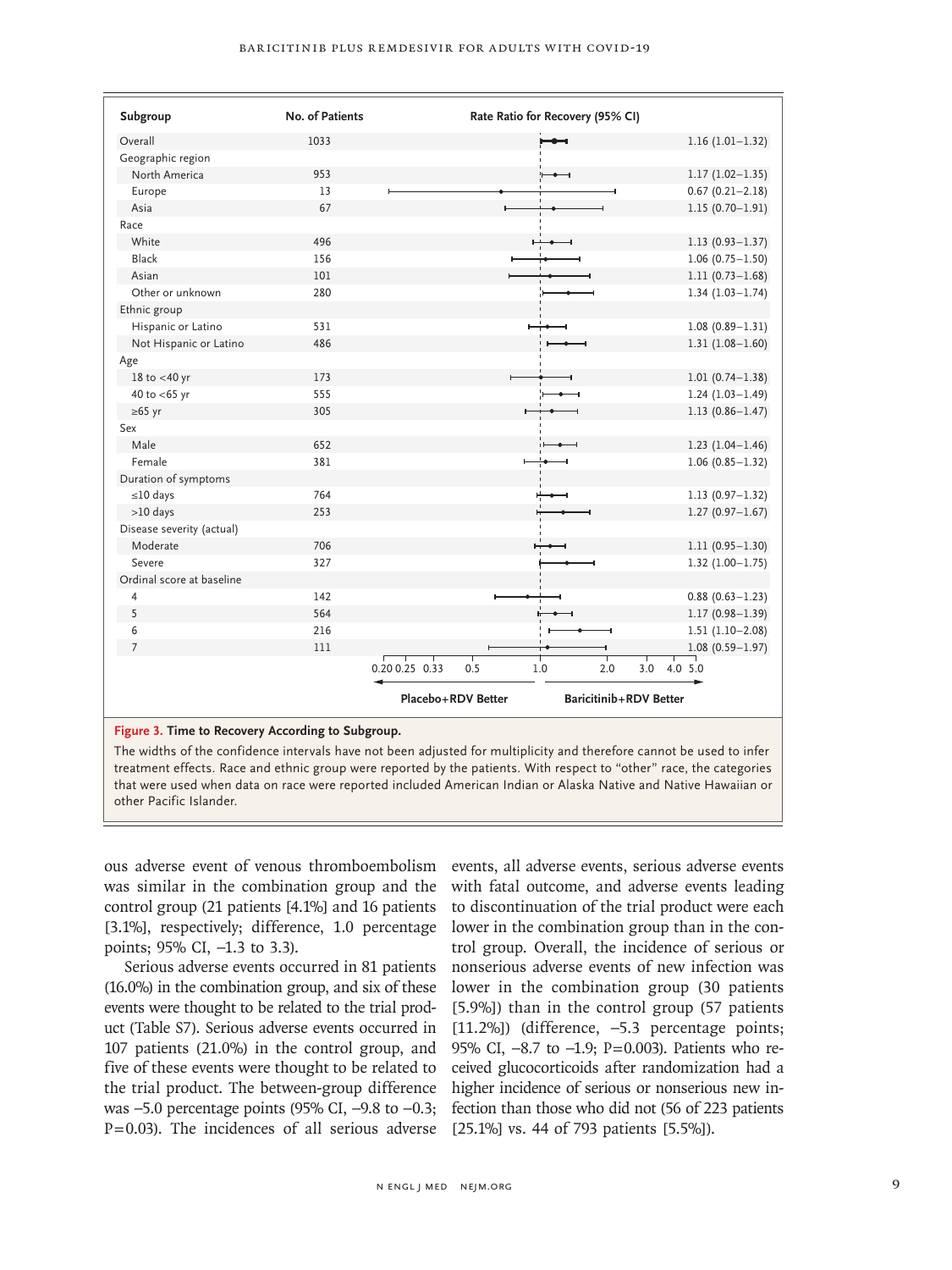## **The NEW ENGLAND JOURNAL of MEDICINE**

| Table 3. Additional Secondary Outcomes.                                                                                           |                        |                  |                                     |
|-----------------------------------------------------------------------------------------------------------------------------------|------------------------|------------------|-------------------------------------|
| Outcome                                                                                                                           | <b>Baricitinib+RDV</b> | Placebo+RDV      | Rate Ratio (95% CI)                 |
| Median time to event (95% CI) - days                                                                                              |                        |                  |                                     |
| Improvement by one category on ordinal scale                                                                                      | 6.0 (5.0 to 7.0)       | 8.0 (7.0 to 9.0) | 1.21 (1.06 to 1.39)                 |
| Improvement by two categories on ordinal scale                                                                                    | 12.0 (12.0 to 13.0)    | 13.0 (NE)        | 1.20 (1.05 to 1.38)                 |
| Discharge or National Early Warning Score ≤2 for 24 hr*                                                                           | 6.0 (6.0 to 7.0)       | 7.0 (6.0 to 9.0) | 1.24 (1.07 to 1.44)                 |
| Death or progression to noninvasive or invasive mechanical ventilation                                                            | <b>NE</b>              | <b>NE</b>        | 0.77 (0.60 to 0.98)                 |
| Death or progression to invasive mechanical ventilation                                                                           | <b>NE</b>              | <b>NE</b>        | 0.69 (0.50 to 0.95)                 |
| New use of oxygen                                                                                                                 | <b>NE</b>              | NE (3.0 to NE)   | 0.53 (0.29 to 0.98)                 |
| New use of invasive mechanical ventilation or ECMO                                                                                | <b>NE</b>              | NE               | 0.64 (0.44 to 0.93)                 |
| Use of noninvasive ventilation or high-flow oxygen                                                                                | <b>NE</b>              | <b>NE</b>        | $0.82$ (0.60 to 1.13)               |
|                                                                                                                                   |                        |                  | Difference (95% CI)                 |
| Hospitalization                                                                                                                   |                        |                  |                                     |
| Median duration of initial hospitalization (IQR) - days                                                                           |                        |                  |                                     |
| With imputation of data for those who died;                                                                                       | 8 (5 to 15)            | 8 (5 to 20)      | $0.0$ (-1.1 to 1.1)                 |
| Among those who did not die                                                                                                       | 8 (5 to 13)            | 8 (5 to 15)      | $0.0$ (-1.0 to 1.0)                 |
| Patients rehospitalized - % (95% CI)                                                                                              | 3(2 to 5)              | 2(1 to 4)        | 1.0 $(-1.1 \text{ to } 3.1)$ :      |
| Oxygen                                                                                                                            |                        |                  |                                     |
| Median days receiving oxygen if receiving oxygen at baseline (IQR)                                                                |                        |                  |                                     |
| With imputation of data for those who died;                                                                                       | 10 (4 to 27)           | 12 (4 to 28)     | $-2.0$ ( $-5.2$ to 1.2)             |
| Among those who did not die                                                                                                       | 9 (4 to 23)            | 10 (4 to 28)     | $-1.0$ ( $-3.5$ to 1.5)             |
| New use of oxygen during trial                                                                                                    |                        |                  |                                     |
| No. of patients/total no.                                                                                                         | 16/70                  | 29/72            |                                     |
| Percent of patients (95% CI)                                                                                                      | 23 (15 to 34)          | 40 (30 to 52)    | $-17.4$ (-31.6 to -2.1) $\ddagger$  |
| Median days receiving oxygen (IQR)                                                                                                | $3(2 \text{ to } 4)$   | 3(2 to 6)        | $0.0$ (-2.2 to 2.2)                 |
| Noninvasive ventilation or high-flow oxygen                                                                                       |                        |                  |                                     |
| Median days of noninvasive ventilation or high-flow oxygen use during<br>trial if receiving these interventions at baseline (IQR) |                        |                  |                                     |
| With imputation of data for those who died;                                                                                       | 4(3 to 9)              | 5 (2 to 12)      | $-1.0$ (-2.9 to 0.9)                |
| Among those who did not die                                                                                                       | 4(3 to 6)              | 4 $(2 to 9)$     | $0.0$ (-1.7 to 1.7)                 |
| New use of noninvasive ventilation or high-flow oxygen during trial                                                               |                        |                  |                                     |
| No. of patients/total no.                                                                                                         | 70/358                 | 82/348           |                                     |
| Percent of patients (95% CI)                                                                                                      | 20 (16 to 24)          | 24 (19 to 28)    | $-4.0$ (-10.1 to 2.1) $\hat{x}$     |
| Median days of use during trial (IQR)                                                                                             | 6 (3 to 13)            | 4(2 to 11)       | 2.0 $(-0.4 \text{ to } 4.4)$        |
| Mechanical ventilation or ECMO                                                                                                    |                        |                  |                                     |
| Median days of mechanical ventilation or ECMO during trial if receiv-<br>ing these interventions at baseline (IQR)                |                        |                  |                                     |
| With imputation of data for those who died;                                                                                       | 20 (9 to 28)           | 25 (11 to 28)    | $-5.0$ (-12.9 to 2.9)               |
| Among those who did not die                                                                                                       | 13 (7 to 24)           | 16 (6 to 28)     | $-2.0$ ( $-11.4$ to 7.4)            |
| New use of mechanical ventilation or ECMO during trial                                                                            |                        |                  |                                     |
| No. of patients/total no.                                                                                                         | 46/461                 | 70/461           |                                     |
| Percent of patients (95% CI)                                                                                                      | 10 (8 to 13)           | 15 (12 to 19)    | $-5.2$ (-9.5 to $-0.9$ ) $\ddagger$ |
| Median days of use during trials                                                                                                  | 16 (7 to 28)           | 27 (12 to 28)    | $-11.0$ (-18.3 to -3.7)             |

\* The National Early Warning Score includes six physiological measures; total scores range from 0 to 20, with higher scores indicating greater clinical risk. Only patients with a score of more than 2 at baseline were included in this analysis.

† The value for patients who died was imputed as 28 days.

‡ Differences between percentages are given in percentage points.

§ This analysis includes imputation of data for patients who died with no observed new use. A total of 12 patients died without progression to ECMO. All the patients who died had other oxygen use.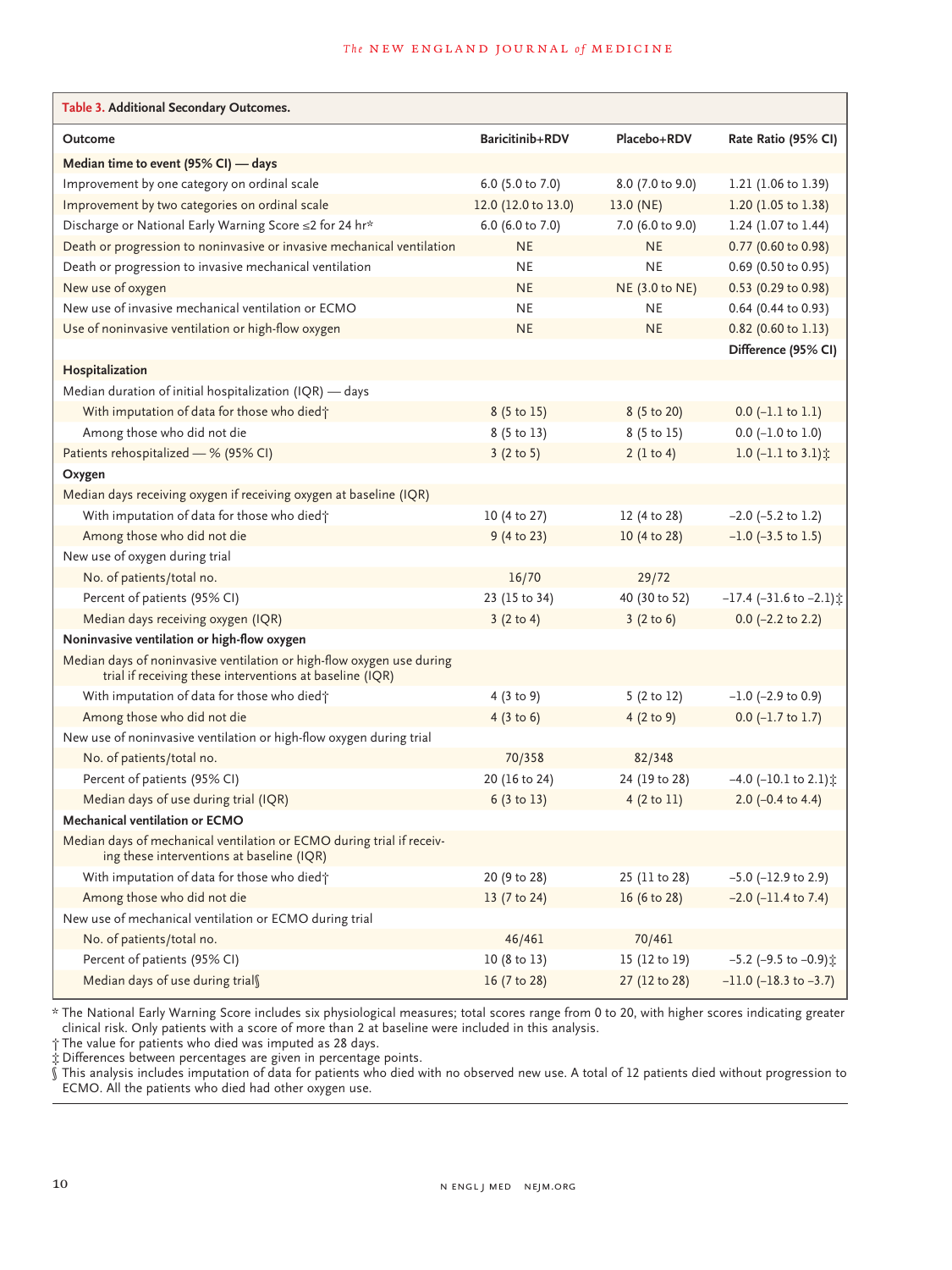## Discussion

The results of this randomized, double-blind, placebo-controlled trial show that combination treatment with the antiinflammatory drug baricitinib and the antiviral drug remdesivir was safe and superior to remdesivir alone for the treatment of hospitalized patients with Covid-19 pneumonia. The beneficial effects of the combination treatment were seen both in the primary outcome, with a 1-day shorter time to recovery, and in the key secondary outcome, with a greater improvement in clinical status as assessed on the ordinal scale. Although ACTT-2 was not powered to detect a difference in mortality between the two groups, both the survival rate and the time-todeath analyses favored combination treatment. These clinical benefits were observed across different age groups, sexes, ethnic groups, and races and were independent of symptom duration or disease severity at enrollment. The large proportion of Hispanic or Latino patients who were enrolled in the trial reflects the disproportionate effect of the pandemic on racial and ethnic minorities with respect to high incidences of hospitalization.14

The observed benefit of combination treatment was most evident in patients with a baseline ordinal score of 5 (supplemental oxygen) or 6 (highflow oxygen or noninvasive ventilation), among whom the median time to recovery was, respectively, 1 and 8 days sooner with combination treatment than with placebo. Patients with a baseline ordinal score of 6 who received combination treatment were twice as likely as those in the control group to have improved clinical status at day 15 (odds ratio, 2.2; 95% CI, 1.4 to 3.6). The faster recovery in patients who received baricitinib plus remdesivir suggests that the combination treatment may have an effect in lowering the hospital-associated risk of nosocomial infections, thrombosis, and errors in hospital drug administration. Moreover, faster recovery also decreases the burden on the health care system, potentially increasing capacity, which is of critical importance during a surge of cases.

In addition, the combination treatment showed clinical benefits directly relevant to patient care, such as a difference of −17.4 percentage points in new use of oxygen (22.9% vs. 40.3%) and a difference of −5.2 percentage points in new use of mechanical ventilation or ECMO (10.0% vs. 15.2%). In fact, the odds of progression to death or invasive ventilation were 31% lower in the combination group than in the control group (hazard ratio, 0.69; 95% CI, 0.50 to 0.95), and patients in the combination group had 11 fewer days receiving new mechanical ventilation than those in the control group.

Despite concerns about immunosuppression, secondary infections, and thrombosis with use of JAK inhibitors, the addition of baricitinib was not associated with a significantly higher incidence of adverse events or thromboembolic events. In fact, patients receiving baricitinib plus remdesivir had a significantly lower incidence of adverse events, adverse events leading to discontinuation of the trial drug, serious adverse events, serious adverse events with a fatal outcome, and infection-related adverse events than patients who received remdesivir alone. The consistently lower incidence of adverse events with baricitinib may be related to its action in reducing inflammatorymediated lung injury and improving lymphocyte counts, its antiviral properties, or its associated shorter recovery time and faster clinical improvement, all of which could have reduced the risk of nosocomial infection. Another ongoing trial may provide more information regarding the effects of baricitinib (ClinicalTrials.gov number, [NCT04421027](http://clinicaltrials.gov/show/NCT04421027)). In summary, our results and the characteristics of baricitinib, including the fact that it is an oral drug with few drug–drug interactions and a good safety profile, lend itself to use in low-to-middle-income countries.

The Randomized Evaluation of Covid-19 Therapy (RECOVERY) trial evaluated dexamethasone in patients with Covid-1915 and showed a significant benefit in survival, most pronounced in patients receiving mechanical ventilation, and a 1-day shorter hospital stay. Baricitinib and dexamethasone have important biologic differences, and ACTT-2 and the RECOVERY trial have design differences. Dexamethasone has a long half-life, acts on glucocorticoid receptors, and reduces inflammation through a broad-pathway approach that has been associated with immunosuppression, hospital-acquired infections, gastrointestinal bleeding, hyperglycemia, and neuromuscular weakness, even with short courses.16 Baricitinib has a short half-life, acts on targeted critical pathways to reduce inflammation while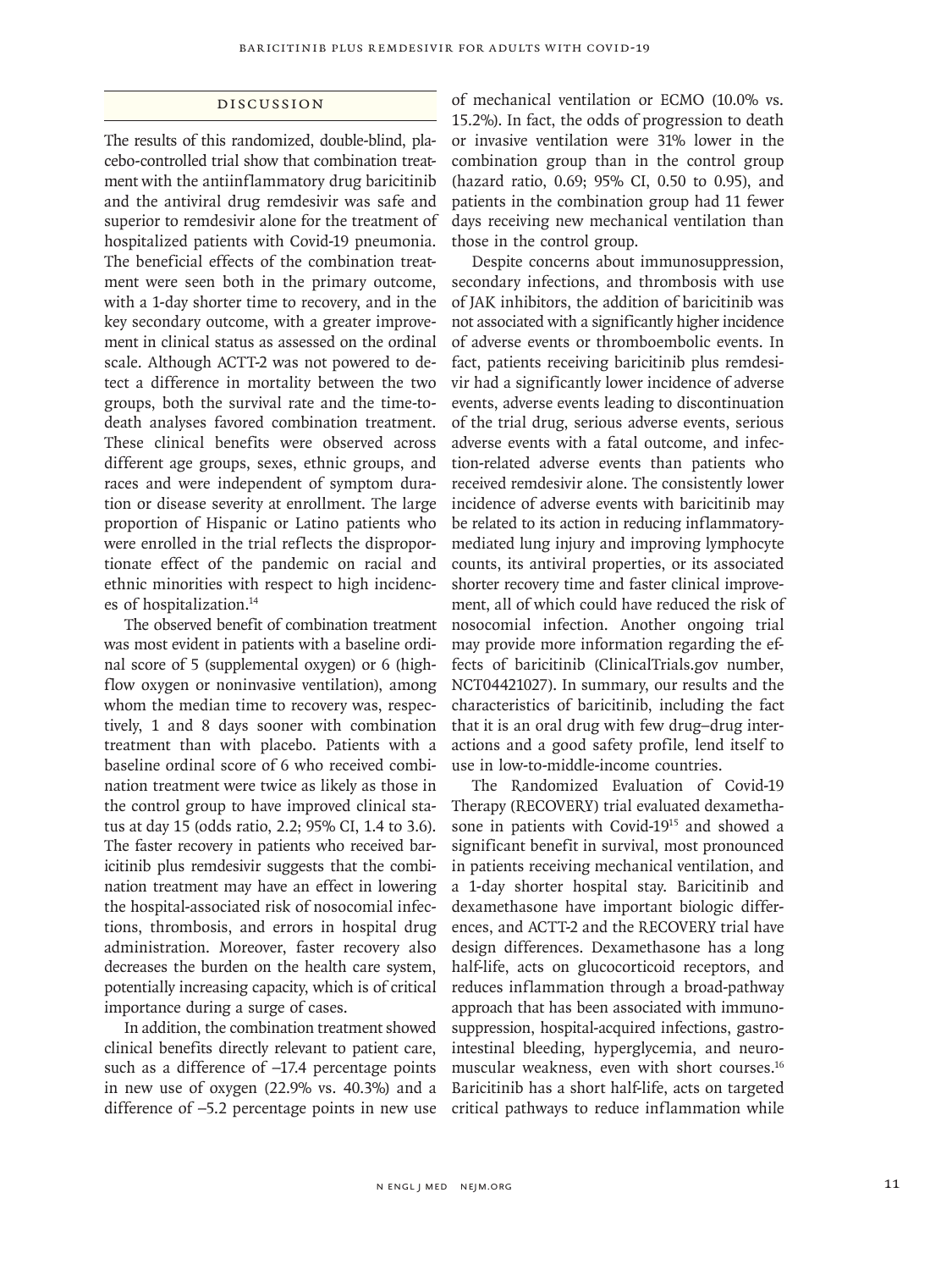minimizing biologic redundancy with less immunosuppression, and may have antiviral activity.3 The two trials had different designs and cannot be compared directly. The high mortality in the control group of the RECOVERY trial and the low mortality in the control group of ACTT-2 suggest that these trials might not be generalizable to the same patient population. Only a randomized, double-blind, placebo-controlled, headto-head comparison of baricitinib plus remdesivir with dexamethasone plus remdesivir will allow the efficacy and safety differences between these two approaches to be fully understood.

Baricitinib plus remdesivir was superior to remdesivir alone in reducing recovery time and accelerating improvement in clinical status, notably among patients receiving high-flow oxygen or noninvasive mechanical ventilation. The combination was associated with fewer serious adverse events.

The content of this publication does not necessarily reflect the views or policies of the Department of Health and Human Services, the Uniformed Services University of the Health Sciences, the Henry M. Jackson Foundation for the Advancement of Military Medicine, the Departments of the Army, Navy, or Air Force, the Department of Defense, or the Department of Veterans Affairs, nor does any mention of trade names, commercial products, or organizations imply endorsement by the U.S. Government. Gilead Sciences provided remdesivir for use in this trial but did not provide any financial support. Eli Lilly provided baricitinib for use in this trial but did not provide any financial

support. Employees of Gilead Sciences and Eli Lilly participated in discussions about protocol development and in weekly protocol team calls. The National Institute of Allergy and Infectious Diseases (NIAID) ultimately made all decisions regarding trial design and implementation.

The trial was sponsored and primarily funded by the NIAID, National Institutes of Health (NIH), Bethesda, MD. This trial has been funded in part with federal funds from the NIAID and the National Cancer Institute, NIH, under contract HHSN261200800001E 75N910D00024, task order number 75N91019F00130/75N91020F00010, and by the Department of Defense, Defense Health Program. This trial has been supported in part by the NIAID of the NIH under award numbers UM1AI148684, UM1AI148576, UM1AI148573, UM1AI148575, UM1AI148452, UM1AI148685, UM1AI148450, and UM1AI148689 and by NIH Stimulating Access to Research in Residency grant 5R38AI140299-02. The trial has also been funded in part by the governments of Japan, Mexico, Denmark, and Singapore. The trial site in South Korea received funding from the Seoul National University Hospital. Support for the London International Coordinating Centre was also provided by the United Kingdom Medical Research Council (MRC\_UU\_12023/23).

Disclosure forms provided by the authors are available with the full text of this article at NEJM.org.

A data sharing statement provided by the authors is available with the full text of this article at NEJM.org.

We thank the members of the ACTT-2 Study Team (see the Supplementary Appendix) for their many contributions in conducting the trial, the members of the data and safety monitoring board (Michael G. Ison, M.D. [chair], Northwestern University Feinberg School of Medicine; Nina Singh, M.D., University of Pittsburgh; Bernd Salzberger, M.D., Ph.D., University of Regensburg; Wendy Leisenring, Sc.D., Fred Hutchinson Cancer Research Center; Peter Sasieni, Ph.D., King's College London; and Kelvin Kai-Wang To, M.B., B.S., M.D., University of Hong Kong) for their oversight, and the patients for their altruism in participating in this trial.

#### **Appendix**

The authors' full names and academic degrees are as follows: Andre C. Kalil, M.D., M.P.H., Thomas F. Patterson, M.D., Aneesh K. Mehta, M.D., Kay M. Tomashek, M.D., M.P.H., Cameron R. Wolfe, M.B., B.S., M.P.H., Varduhi Ghazaryan, M.D., Vincent C. Marconi, M.D., Guillermo M. Ruiz-Palacios, M.D., Lanny Hsieh, M.D., Susan Kline, M.D., Victor Tapson, M.D., Nicole M. Iovine, M.D., Ph.D., Mamta K. Jain, M.D., M.P.H., Daniel A. Sweeney, M.D., Hana M. El Sahly, M.D., Angela R. Branche, M.D., Justino Regalado Pineda, M.D., David C. Lye, M.B., B.S., Uriel Sandkovsky, M.D., Anne F. Luetkemeyer, M.D., Stuart H. Cohen, M.D., Robert W. Finberg, M.D., Patrick E.H. Jackson, M.D., Babafemi Taiwo, M.B., B.S., Catherine I. Paules, M.D., Henry Arguinchona, M.D., Paul Goepfert, M.D., Neera Ahuja, M.D., Maria Frank, M.D., Myoung-don Oh, M.D., Eu S. Kim, M.D., Seow Y. Tan, M.B., B.S., Richard A. Mularski, M.D., M.S.H.S., Henrik Nielsen, M.D., Philip O. Ponce, M.D., Barbara S. Taylor, M.D., LuAnn Larson, R.N., B.S.N., Nadine G. Rouphael, M.D., Youssef Saklawi, M.D., Valeria D. Cantos, M.D., Emily R. Ko, M.D., John J. Engemann, M.D., Alpesh N. Amin, M.D., Miki Watanabe, M.D., Joanne Billings, M.D., M.P.H., Marie-Carmelle Elie, M.D., Richard T. Davey, M.D., Timothy H. Burgess, M.D., M.P.H., Jennifer Ferreira, Sc.M., Michelle Green, M.P.H., Mat Makowski, Ph.D., Anabela Cardoso, M.D., Stephanie de Bono, M.D., Ph.D., Tyler Bonnett, M.S., Michael Proschan, Ph.D., Gregory A. Deye, M.D., Walla Dempsey, Ph.D., Seema U. Nayak, M.D., Lori E. Dodd, Ph.D., and John H. Beigel, M.D.

The authors' affiliations are as follows: the University of Nebraska Medical Center, Omaha (A.C.K., L.L.); University of Texas Health San Antonio, University Health, and the South Texas Veterans Health Care System, San Antonio (T.F.P., P.O.P., B.S.T.), UT Southwestern Medical Center, Parkland Health and Hospital System (M.K.J.) and Baylor Scott and White Health (U.S.), Dallas, and Baylor College of Medicine, Houston (H.M.E.S.) — all in Texas; Emory University (A.K.M., N.G.R., Y.S., V.C.M.) and Grady Memorial Hospital (V.D.C.), Atlanta, and Atlanta Veterans Affairs Medical Center, Decatur (V.C.M.) — both in Georgia; the National Institute of Allergy and Infectious Diseases, National Institutes of Health (K.M.T., V.G., R.T.D., M.P., G.A.D., W.D., S.U.N., L.E.D., J.H.B.), and the Infectious Disease Clinical Research Program, Uniformed Services University of the Health Sciences (T.H.B.), Bethesda, and Emmes (J.F., M.G., M.M.) and Clinical Monitoring Research Program Directorate, Frederick National Laboratory (T.B.), Rockville — both in Maryland; Duke University, Durham, NC (C.R.W., E.R.K., J.J.E.); Instituto Nacional de Ciencias Médicas y Nutrición Salvador Zubirán, (G.M.R.-P.) and Instituto Nacional de Enfermedades Respiratorias (J.R.P.), Mexico City; University of California Irvine, Irvine (L.H., A.N.A., M.W.), Cedars–Sinai Medical Center, Los Angeles (V.T.), University of California, San Diego, La Jolla (D.A.S.), University of California, San Francisco, San Francisco (A.F.L.), University of California, Davis, Davis (S.H.C.), and Stanford University, Stanford (N.A.) — all in California; University of Minnesota Medical School, Minneapolis (S.K., J.B.); University of Florida, Gainesville (N.M.I., M.-C.E.); University of Rochester, Rochester, NY (A.R.B.); National Center for Infectious Diseases, Tan Tock Seng Hospital, Lee Kong Chian School of Medicine, and Yong Loo Lin School of Medicine (D.C.L.), and Changi General Hospital (S.Y.T.), Singapore; University